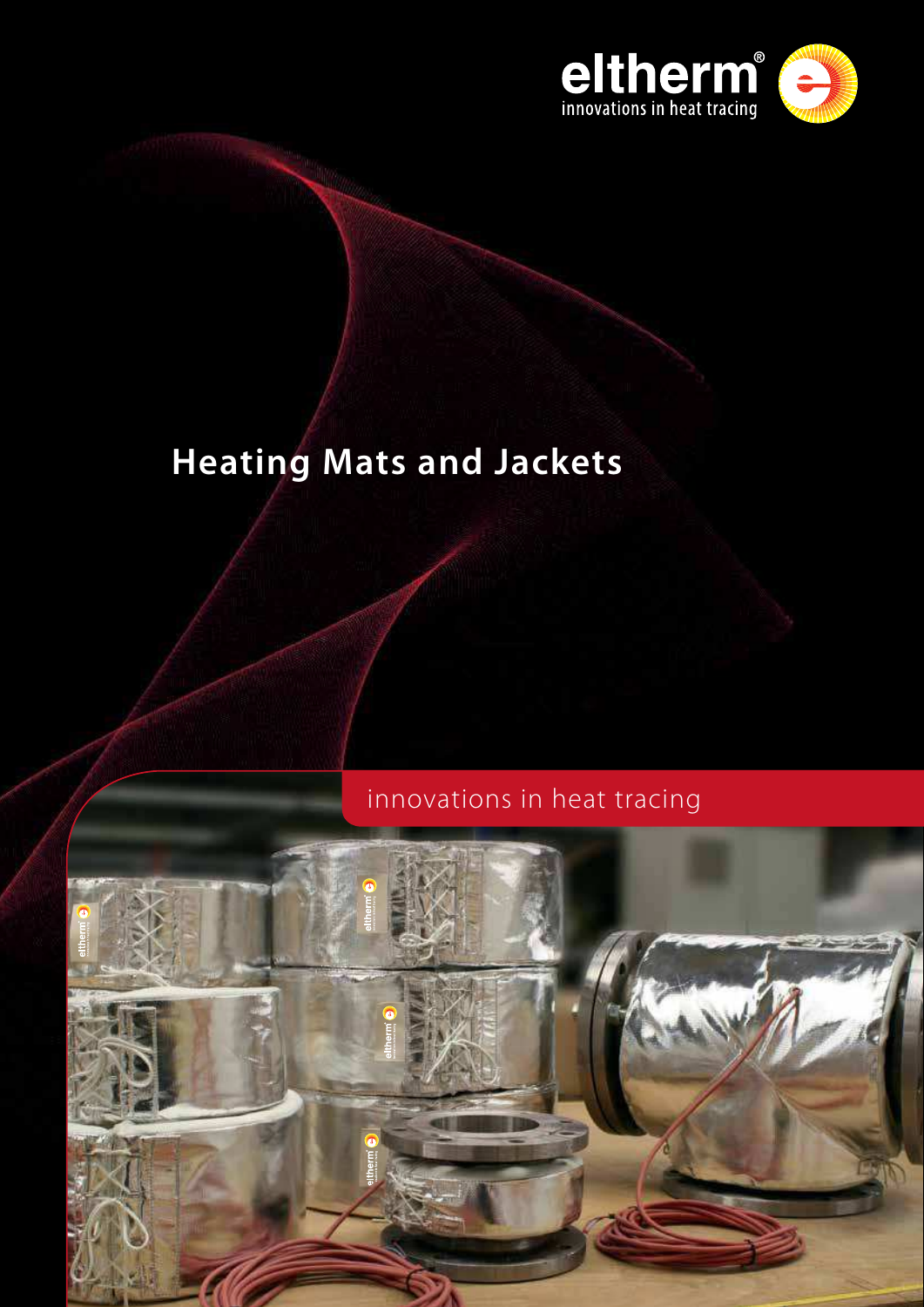#### **The eltherm GmbH –**

#### **Solutions with electrical heat tracing systems**

eltherm GmbH is an international operating company specialising in the field of electrical heat tracing systems. With more than 40 years of technology know-how, continuous demand for the highest quality and flexibility, this company has grown significantly since its humble beginning. A clear commitment to the production site in Germany strongly emphasizes the philosophy of eltherm, which is to supply its customers with electrical heat tracing system solutions individually customized to their requirements of the highest level.

With its own comprehensive production facilities for all types of heating cable and accessories eltherm has built up the engineering expertise to become one of the leading manufacturers of electrical heat tracing systems in the world.

Besides frost protection and temperature maintenance applications up to 1000 °C, eltherm is the competent partner for complete system solutions like heating whole chemical or other industrial plants.

eltherm proved its potential and expertise in different applications for industries such as oil and gas, power plant, construction, automotive and food industries.

The eltherm engineers would like to face your challenge also.





**Handicraft:** the eltherm-manufactured heating cables are sewed together with the according insulation custom-fit to the backing fabric of the heating jackets and mats.

# innovations in heat tracing

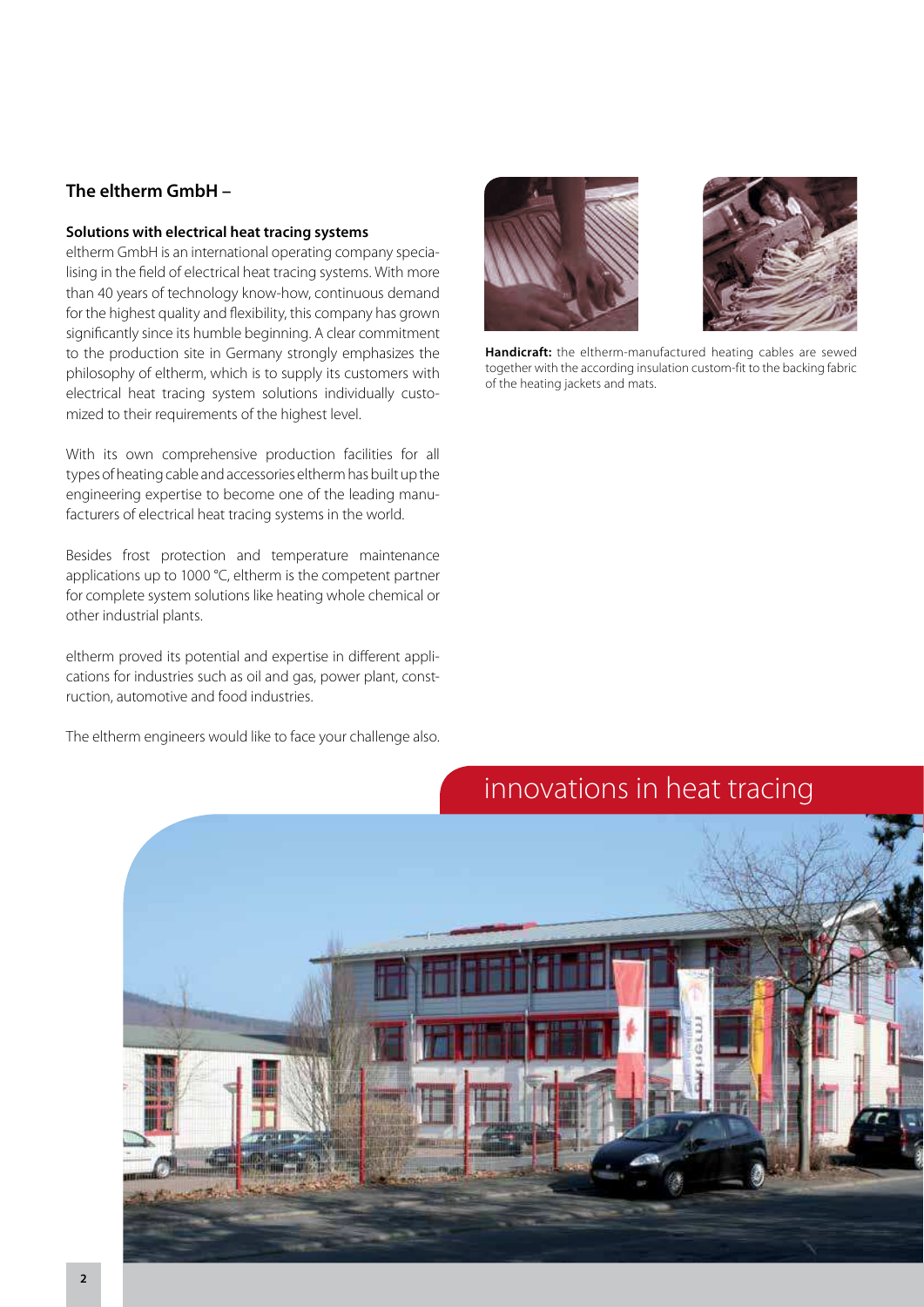



# Solutions for your challenge!

### **Qualified Solutions**

eltherm has its own production facilities and its own research and development team. This is where innovative solutions are born and where products are constantly improved to meet market requirements. Our qualitymanagement system ensures that only top quality and fully functional products leave our factory.

Apart from EAC certification and VDE guidelines, for instance, eltherm also meets the strict requirements of the ATEX certification. In addition, eltherm has had ISO 9001 certification for many years. For 2011 the certification according to ISO 14001 will be completed.



**RIROA** CERTIFICATE OF A

therm GmbH<br>-Str. 6-10, 57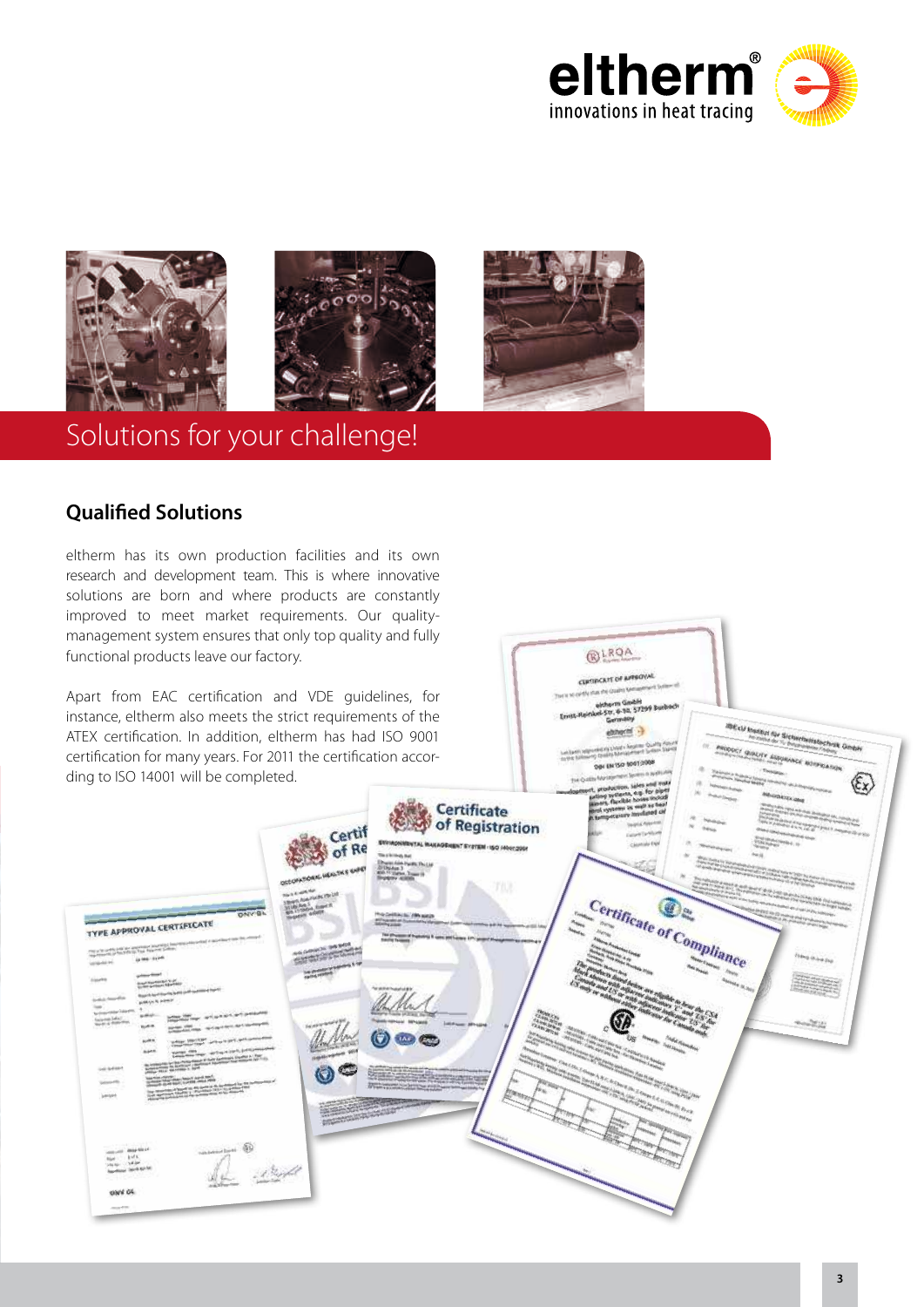## **Flexible Heating mats** and jackets

Flexible heating mats and jackets provide optimum heat transfer with good heat distribution. **Heating mats** are the ideal solution for simple level surfaces. They can also be manufactured separately from the insulation upon request.

**Heating jackets** are used when uniform heating of surfaces with more than two levels is required. Very flexible thanks to custom-made segments, they can be produced to match almost any shape. Heating jackets are easy to apply and remove with integrated heat insulation, which considerably reduces the installation and maintenance overhead.

eltherm® heating mats and jackets are used in an extensive range of applications such as for heating bunker tips, IBCs, fans, pumps and many more. Flexible heating mats and jackets are also indispensable in research and development as well as nuclear technology.

#### **Advantages:**

- Removable and replaceable
- Easy to mount, minimum installation time
- **Low maintenance overhead**
- $\blacksquare$  For applications with high technical requirements
- **Long service life**
- Adapted according to the container, pipe, valve or pump (custom-made)
- Operating temperatures from 0°C to 900 °C
- $E$  Effective heating
- **Optimum heat distribution**
- **Available complete with insulation**
- Integrated temperature sensor



Creation of a virtual heating jacket model in 3D-CAD Schematic detail design of the



heating jacket structure.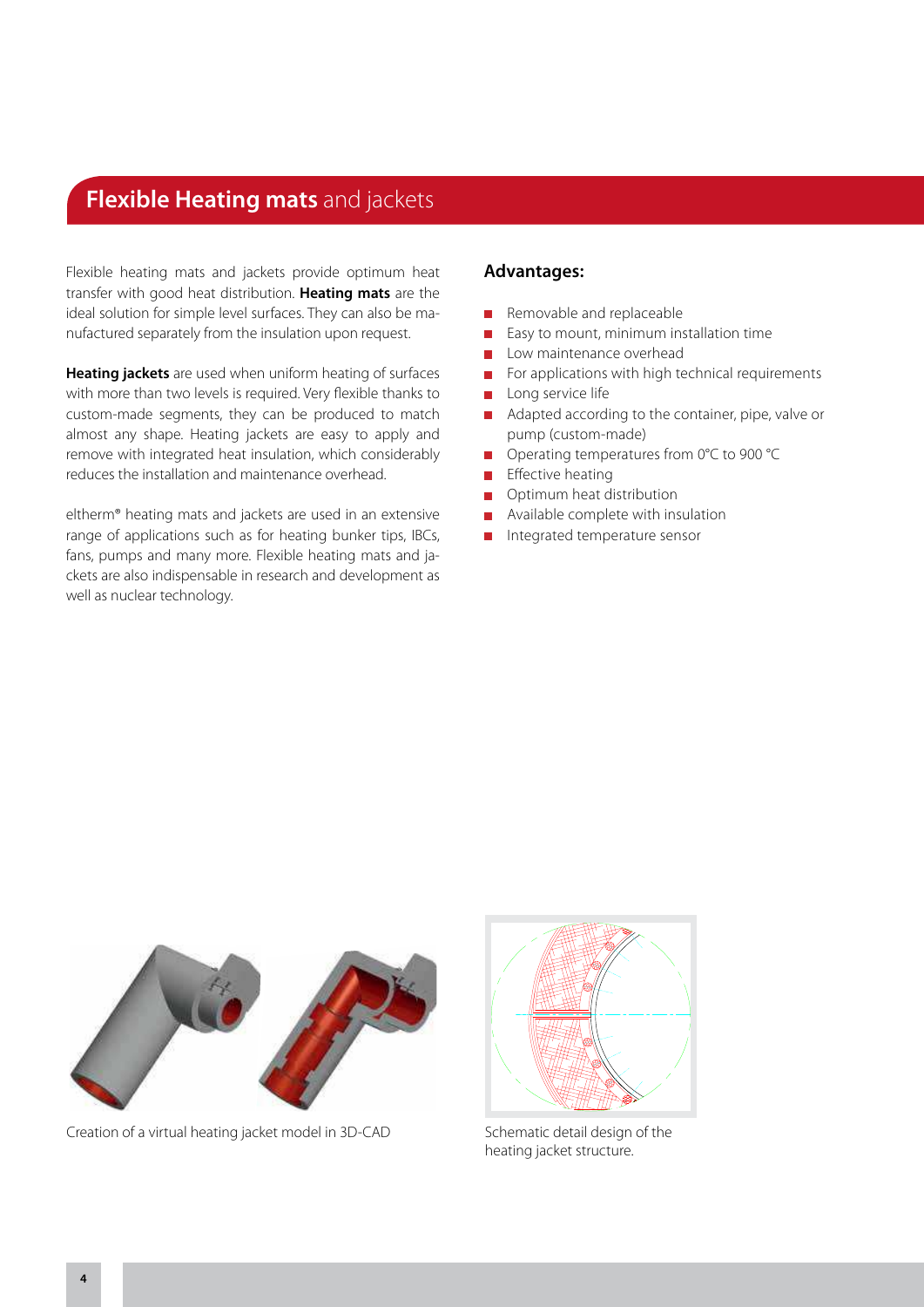

#### **eltherm® heating jackets – industrial application ranges**















#### **Heating jackets and heating mats for:**

- Pumps
- **Nalves**
- **Shut-off valves**
- **Bunker tips**
- **Pipeline strings**
- **Fans**
- **Baking out block houses**
- Rotor blade tips
- **Containers**
- Drums and barrels
- $IBCs$
- Hobbocks
- Vacuum chambers
- Hose connectors
- **Micro dosing pumps**
- $\blacksquare$  Flange caps
- **Extruders**
- **Complete experimental facilities**
- Steel pipe frames in particle accelerators
- and much more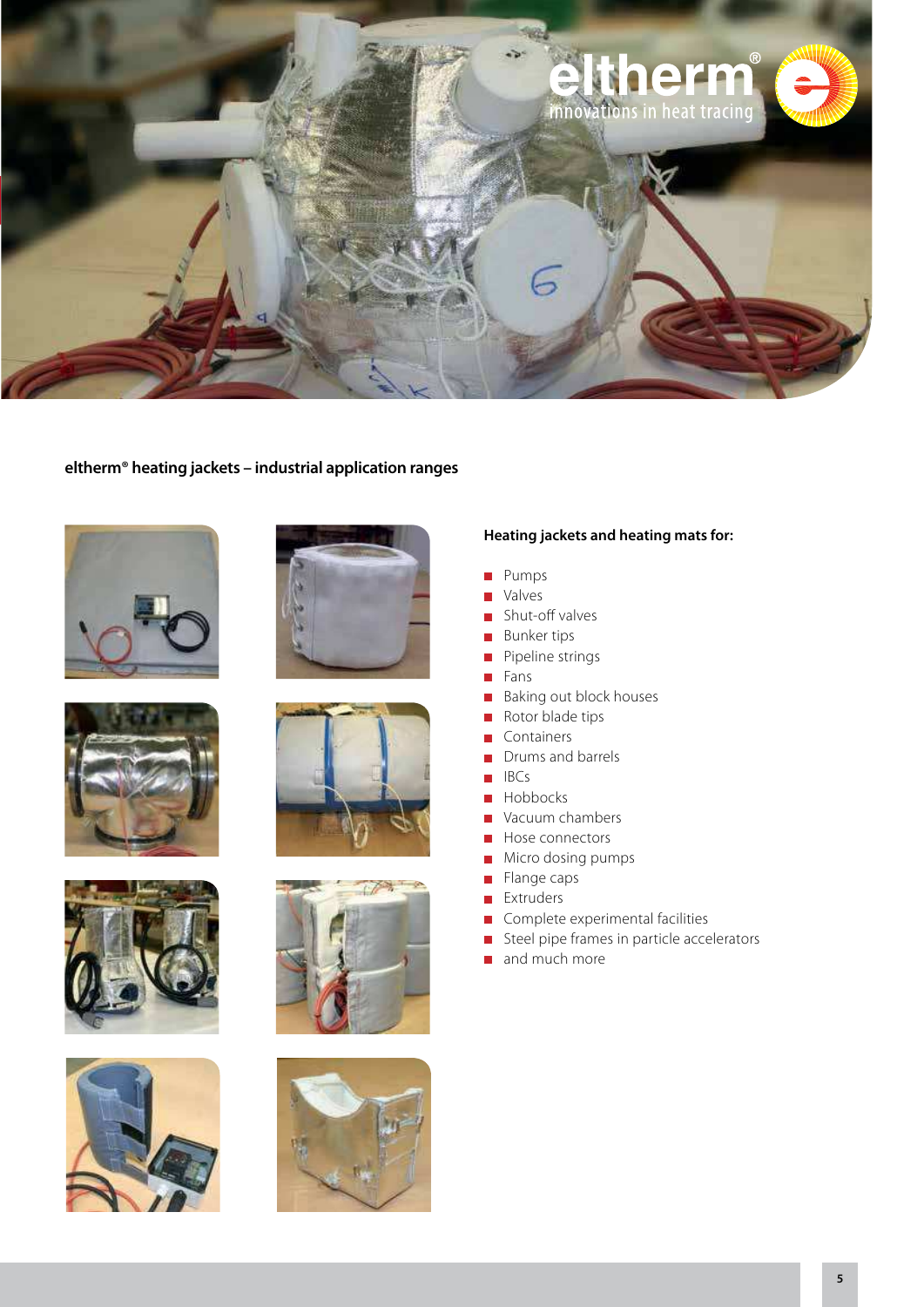

#### **Layout of heating mats / heating jackets:**

Heating mats and jackets consist of textile materials which cling closely to the object being heated. To ensure a long service life, only high-grade materials are used. The selection of the material to be used depends on the conditions of usage. Criteria include the operating temperature and location of the application.

Aluminium-coated glass fabric is used for surface temperatures up to 160 °C, while plastic fabrics are used for temperatures up to 80 °C. Textile glass is used up to 450 °C, while quartz is used for surface temperatures up to 900 °C. Eyelets, hooks and Velcro fasteners are used for fastening.

Depending on the specification, our heating mats and jackets can also be manufactured for use in hazardous locations.

Heating jackets with a metal outer jacket can be used depending on the application, for example if high durability is required due to excessive load conditions. They are especially robust due to their design. Hinges and adjustable clamp fasteners are used to compensate for tolerances in the external diameter.



Heating jacket with sheet metal outer jacket



Heating jacket for hazardous locations, semi-round

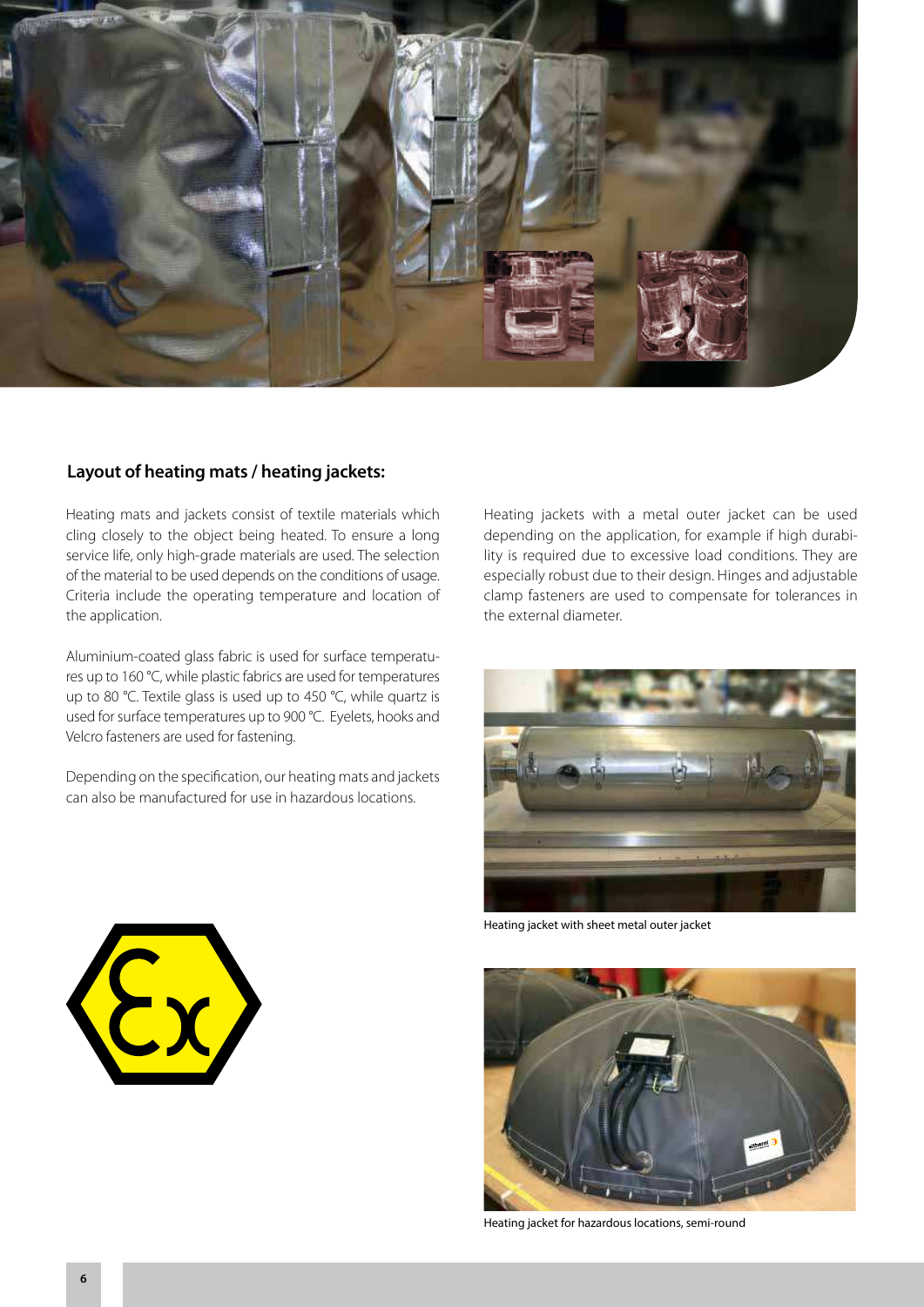





Sample mat with different layout combinations

| <b>Possible combinations</b>               |                                                                                                                                                                                                                                                                                                                                                  |                                                |                                  |                                           |  |
|--------------------------------------------|--------------------------------------------------------------------------------------------------------------------------------------------------------------------------------------------------------------------------------------------------------------------------------------------------------------------------------------------------|------------------------------------------------|----------------------------------|-------------------------------------------|--|
| <b>Heating surface material</b>            | Plastic fabric with<br>and without PU-PVC<br>coating                                                                                                                                                                                                                                                                                             | Textile glass with silicone<br>or PTFE coating | Textile glass<br>without coating | Quartz fabric<br>without coating          |  |
| Fastening / closure                        | Velcro fastener                                                                                                                                                                                                                                                                                                                                  | Eyelets, hooks and Velcro<br>fastener          | Glass adhesive tape              | Quartz lacing                             |  |
| <b>Insulation of heating</b><br>conductors | <b>PTFE</b>                                                                                                                                                                                                                                                                                                                                      | Textile E-glass                                | Quartz fabric                    | Quartz fabric                             |  |
| <b>Thermal insulation</b>                  | Plastic foam                                                                                                                                                                                                                                                                                                                                     | Needled glass fleece                           | Silicone foam                    | Needled quartz<br>fleece, Ceramic<br>wool |  |
| Outer jacket of thermal<br>insulation      | The following outer jackets can be used, depending on low surface temperatures on the insulation:<br>■ Plastic fabrics up to 80 °C<br>Aluminium-coated glass fabric up to 160 °C<br>■ Textile glass with silicone coating up to 180 °C<br><b>E</b> Textile glass with PFTE coating up to 220 $^{\circ}$ C<br><b>T</b> Textile glass up to 450 °C |                                                |                                  |                                           |  |

| <b>Nominal temperature</b> | $80 °C - 900 °C$<br>(depending on materials used)                                |  |
|----------------------------|----------------------------------------------------------------------------------|--|
| <b>Nominal voltage</b>     | <b>PTFE 500 V</b><br>E-Glas 300 - 400 V<br>(depending on temperature and strain) |  |
| Maximum area output        | up to 12.500 W/m <sup>2</sup><br>(depending on heating element used)             |  |

Quartz up to 900 °C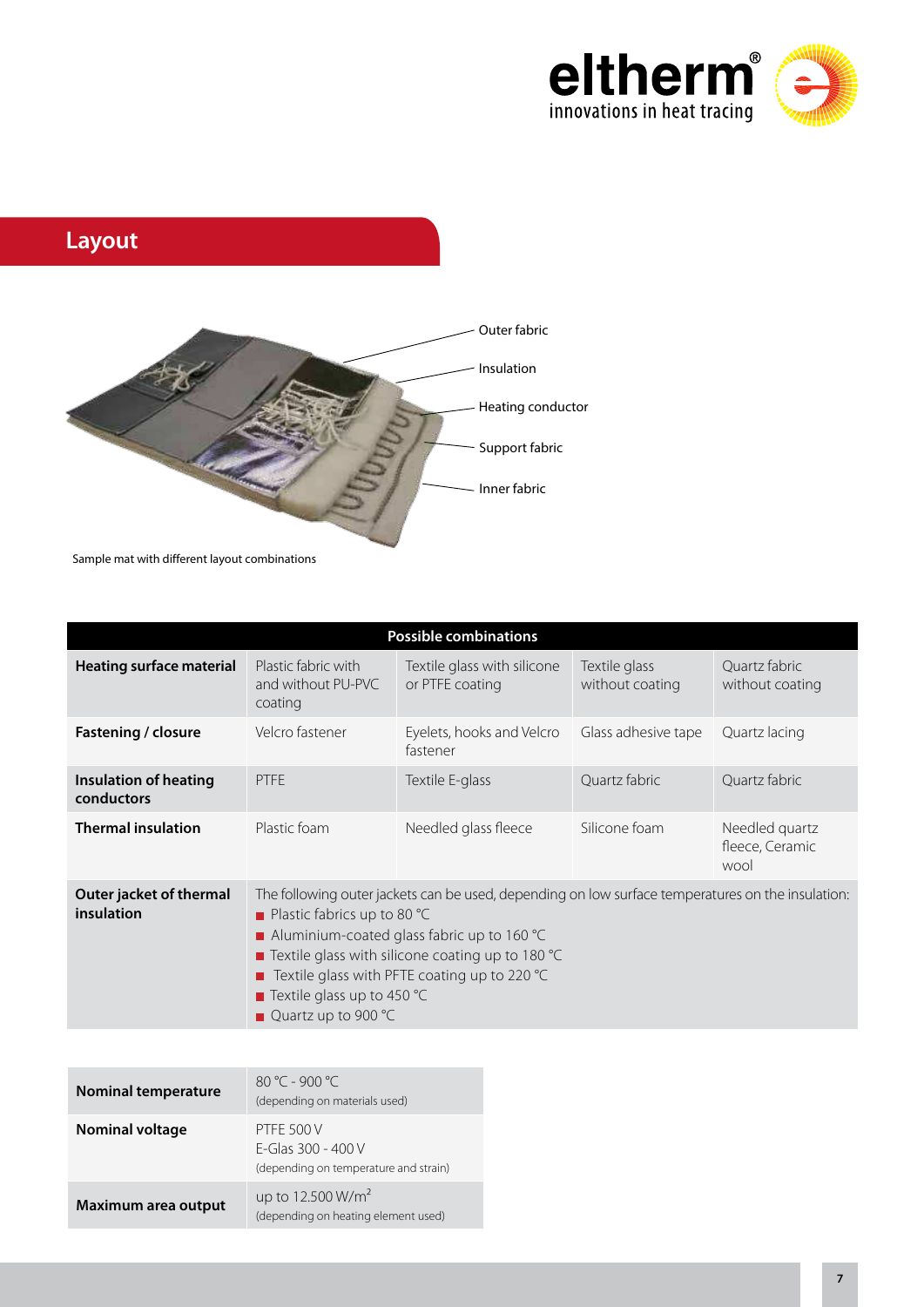### **Application examples**



#### **Ex heating jacket for under/overpressure valve DN150 with removable insulative covers for biogas plant**

Mat/jacket type: ELPW-Isol Cable used: ELK-AG-N Temperature range: Frost protection

Special feature: Designed for use in areas subject to explosion hazard





| Mat/jacket type:   |  |
|--------------------|--|
| Cable used:        |  |
| Temperature range: |  |

ELPW-Isol ELK-AG-L up to 90 °C

Special feature: Multiple heating zones, coup leable, control with defined ramp functions

#### **Heating jacket for chemical / gas storage containers**

Mat/jacket type: ELPW-Isol<br>Cable used: ELSR-H Cable used: Temperature range: Frost protection

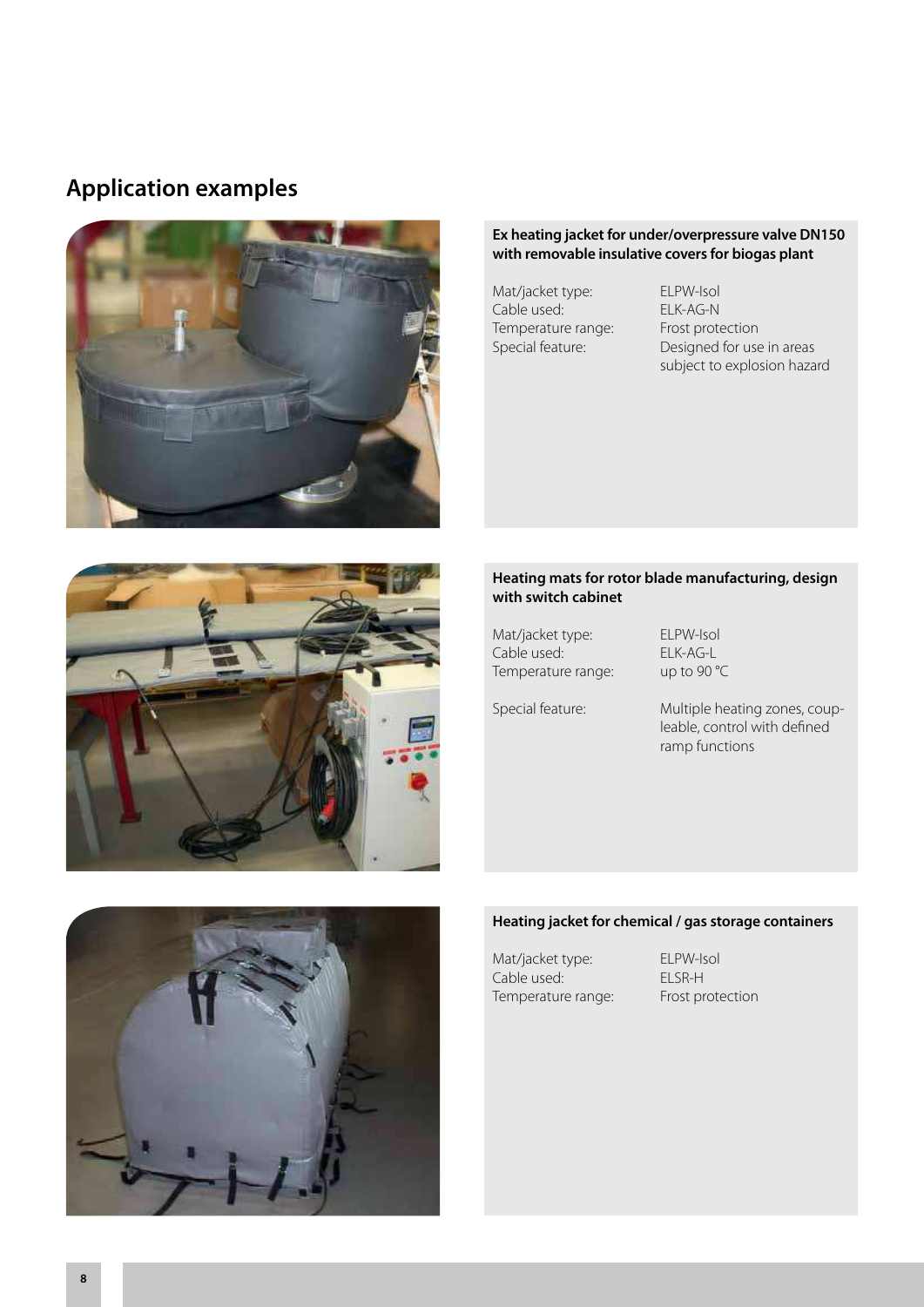



#### **Heating jacket with fibreglass-insulated resistance heating cable for vacuum chamber**

Mat/jacket type: ELPH-ISOL Cable used: ELK-H Temperature range: 230 – 250 °C

Special feature: Vacuum chamber with flange heating jackets (alum.)

#### **Heating jacket set for cyclone dust remover**

Mat/jacket type: ELPH Cable used: ELK-H Temperature range: up to 450 °C



#### **Quartz heating mat for experimental reactors**

Mat/jacket type: ELPQ-Isol Cable used:  $ELK-Q$ <br>Temperature range:  $up to 500 °C$ <sup>\*</sup> Temperature range:

Special feature: Quartz outer jacket for high temperature range

\* Quartz heating mats can withstand **operting temperatures up to 900 °C** .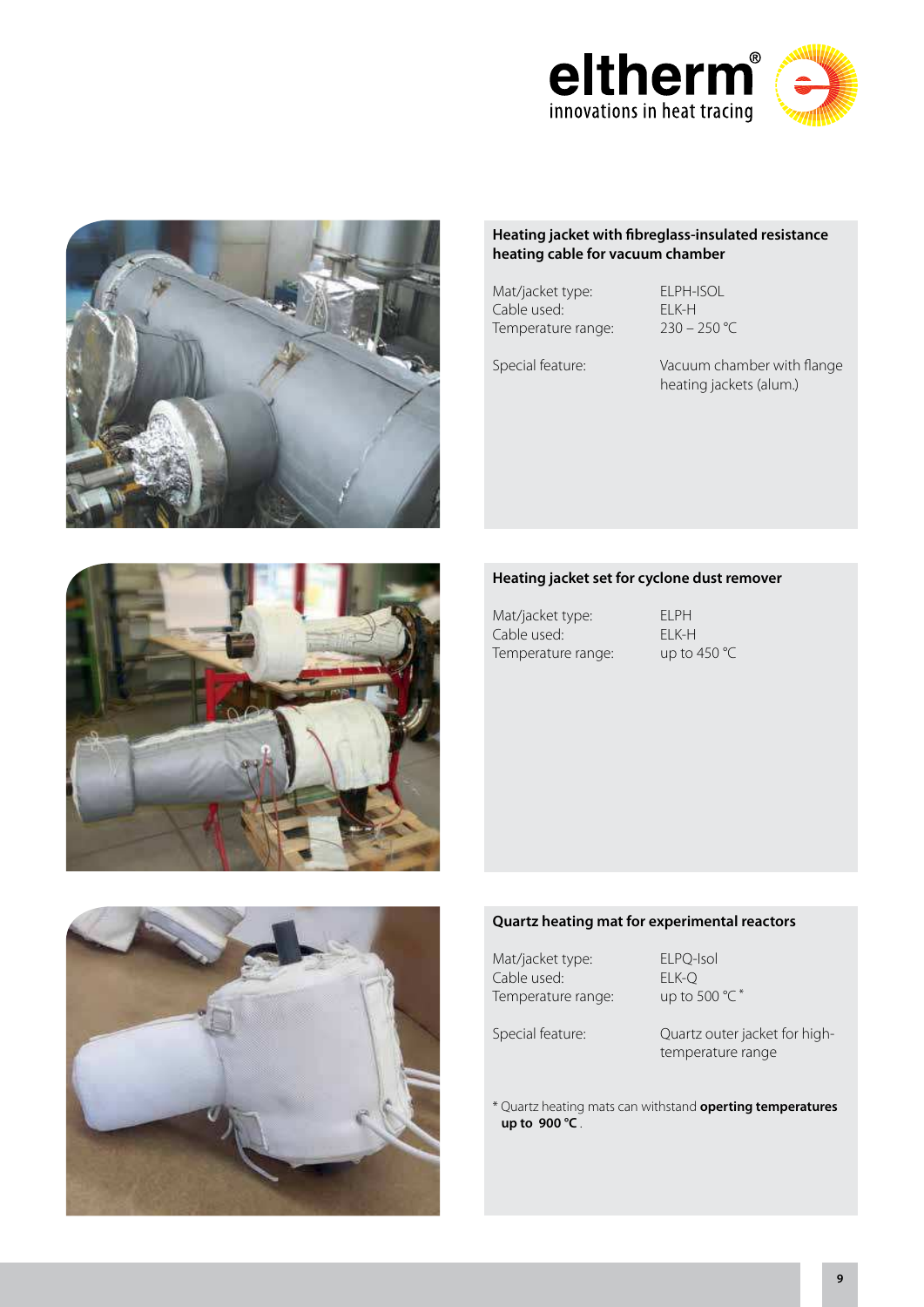### **Suitable Measurement and Control**

#### Electronic Temperature Controller, **Type ELTC/H-14**

The ELTC/H-14 is an electronic temperature controller with digital display for wall mounting. The temperature is measured by a Pt 100 sensor, processed by the microcontroller and displayed. After having evaluated the actual and preset values, the appropriate output relays are switched, depending on the configuration.

The controller is equipped with a socket. The unit is supplied in a weather proof plastic enclosure, with a transparent cover.

#### **Advantages:**

- LED display operable down to -25 °C
- Programmable 0 °C up to +390 °C
- For switching 20 A resistive load with hybridrelay
- Signaling contact (configurable to operate either as alarm or release contact, potential-free)
- Suitable for Pt 100 with 2 or 3 wires
- Operating voltage: 90 260 VAC / 50/60 Hz



#### **Technical details**

| $\Box$ Operating voltage                   | 90-260 VAC 50/60 Hz                              |
|--------------------------------------------|--------------------------------------------------|
| Power consumption                          | max. 4 mA, $<$ 5 W                               |
| $\blacksquare$ Switching capacity relais 1 | max. 20A with hybridrelay*                       |
| $\blacksquare$ Switching capacity relais 2 | 8 A, changover contact (alarm)                   |
| $\Box$ Operating temperature               | $-25$ °C $+55$ °C                                |
| $\blacksquare$ Storage temperature         | $-30 °C = +60 °C$                                |
| $\Box$ Display range                       | $-50 °C = +400 °C$                               |
| <b>Adjustable range</b>                    | $0^{\circ}$ C  +390 °C, optional configuration   |
| Sensor connection                          | Pt 100 2-wire, 3-wire, optional<br>configuration |
| Display                                    | LED, red                                         |
| $\blacksquare$ IP rating                   | IP 65                                            |
| Dimensions (wxhxd)                         | 130 x 130 x 75 mm polycarbonate<br>enclosure     |

#### Temperature Controller Mini ready for connection, **Type ELTC-Mini**

The ELTC-Mini is an electronic temperature controller featuring an ultra-compact design and suited for direct contact installation on our heated hoses, heating jackets and special trace-heated applications. It is the ideal solution for applications which neither allow the use of an external controller nor need an alteration of value setting.The controller is housed in an extremely stable and ultra-compact enclosure to protect it against vibrations and shocks. The operating status is signaled through multicolor LEDs.

#### **Advantages:**

- Compact design
- Fully encapsulated electronics protected against vibrations and shocks
- Working temperature -25°C up to +55°C
- Switching capacity 1500 W, especially for trace heated applications optimized through zero voltage switch

#### **Technical details**

|  | Operating voltage                                                                                                               | 230V / 50/60Hz                          |  |
|--|---------------------------------------------------------------------------------------------------------------------------------|-----------------------------------------|--|
|  | Power consumption                                                                                                               | max 2VA                                 |  |
|  | Operating temperature                                                                                                           | -25 $^{\circ}$ C up to 55 $^{\circ}$ C  |  |
|  | Storage temperature                                                                                                             | $-30^{\circ}$ C up to 60 $^{\circ}$ C   |  |
|  | Sensor input                                                                                                                    | PT-100/2-wire                           |  |
|  | <b>Hysteresis</b>                                                                                                               | 230K, value setting in factory          |  |
|  | Temperature range                                                                                                               | 0°C bis 400°C, value setting in factory |  |
|  | $\blacksquare$ Switching capacity                                                                                               | 1500W                                   |  |
|  | • Dimensions                                                                                                                    | 75x46x35mm (lxwxh)                      |  |
|  | $\blacksquare$ IP rating                                                                                                        | <b>IP54</b>                             |  |
|  | Supply cable 2.00 m long temperature rubber cable, temperature-<br>resistant up to 120°C, available with Schuko plug on request |                                         |  |

For further controllers, please note our considerable measurement and control catalogue unit.

eltherm<sup>6</sup>

ELTC-Mini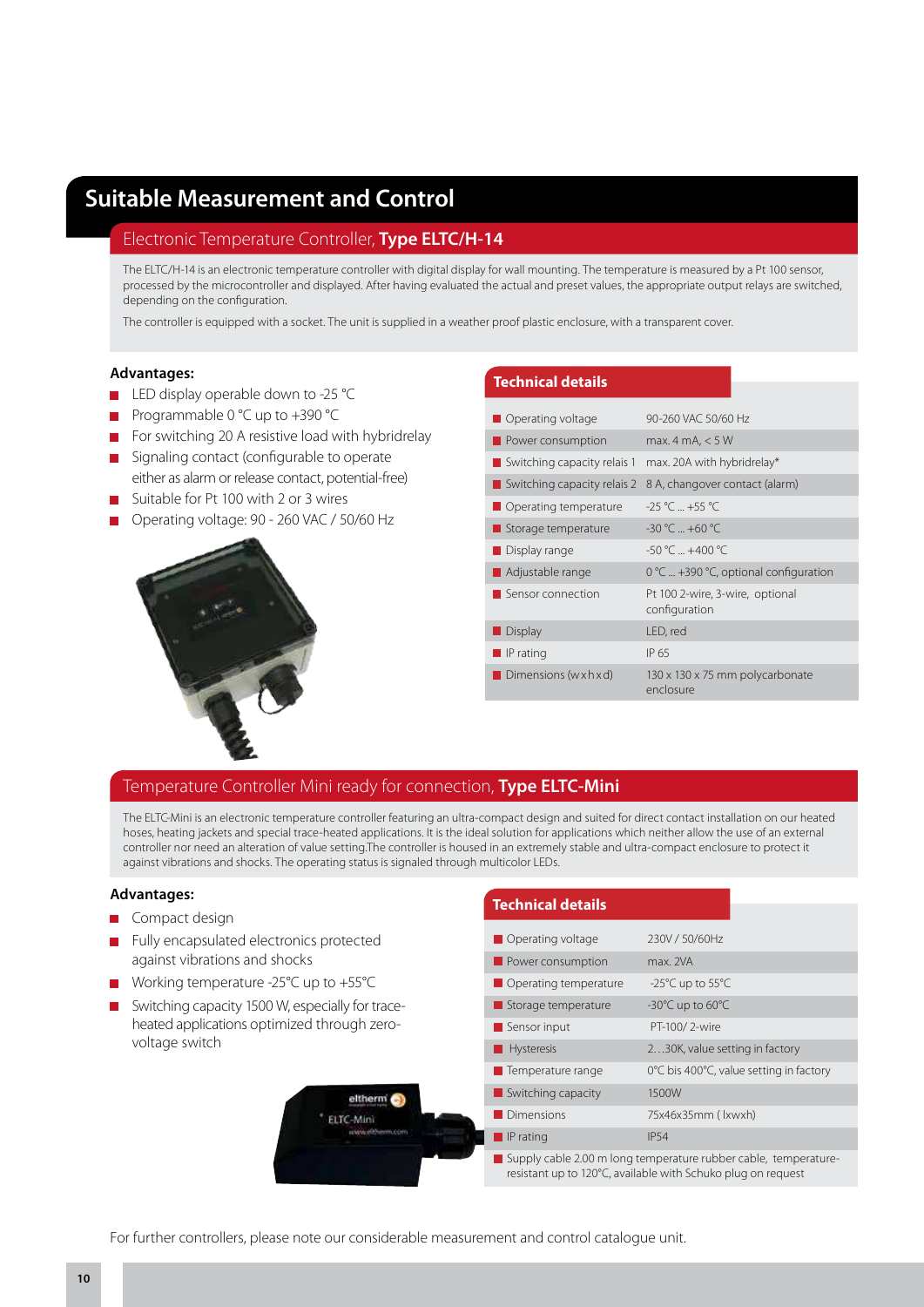

### **Silicone** heating mats

Silicone heating mats are used when highly complex structures have to be heated. They can be used in a variety of ways and can be produced in almost any shape and size. Silicone heating mats are pasted directly onto the shape being heated or are fastened by clamping eyelets.

#### **Advantages:**

- Splash-proof
- **Nashable**
- **Easy installation and assembly**
- **Low overall height**
- Also available in accordance with DIN 5510-2 (approval for railway applications)